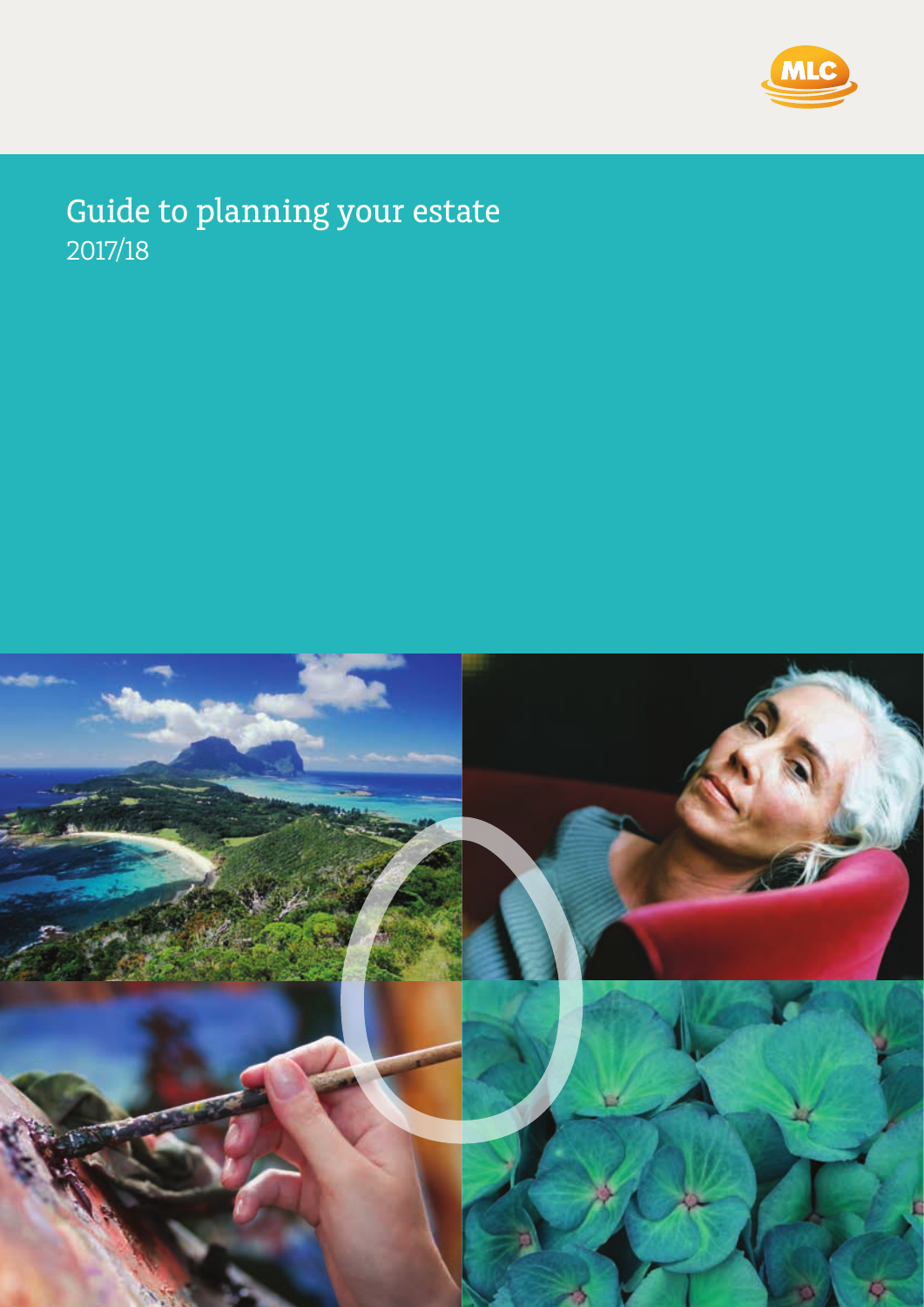**Thorough estate planning involves implementing strategies to deal with all your assets – not just those covered by your Will.**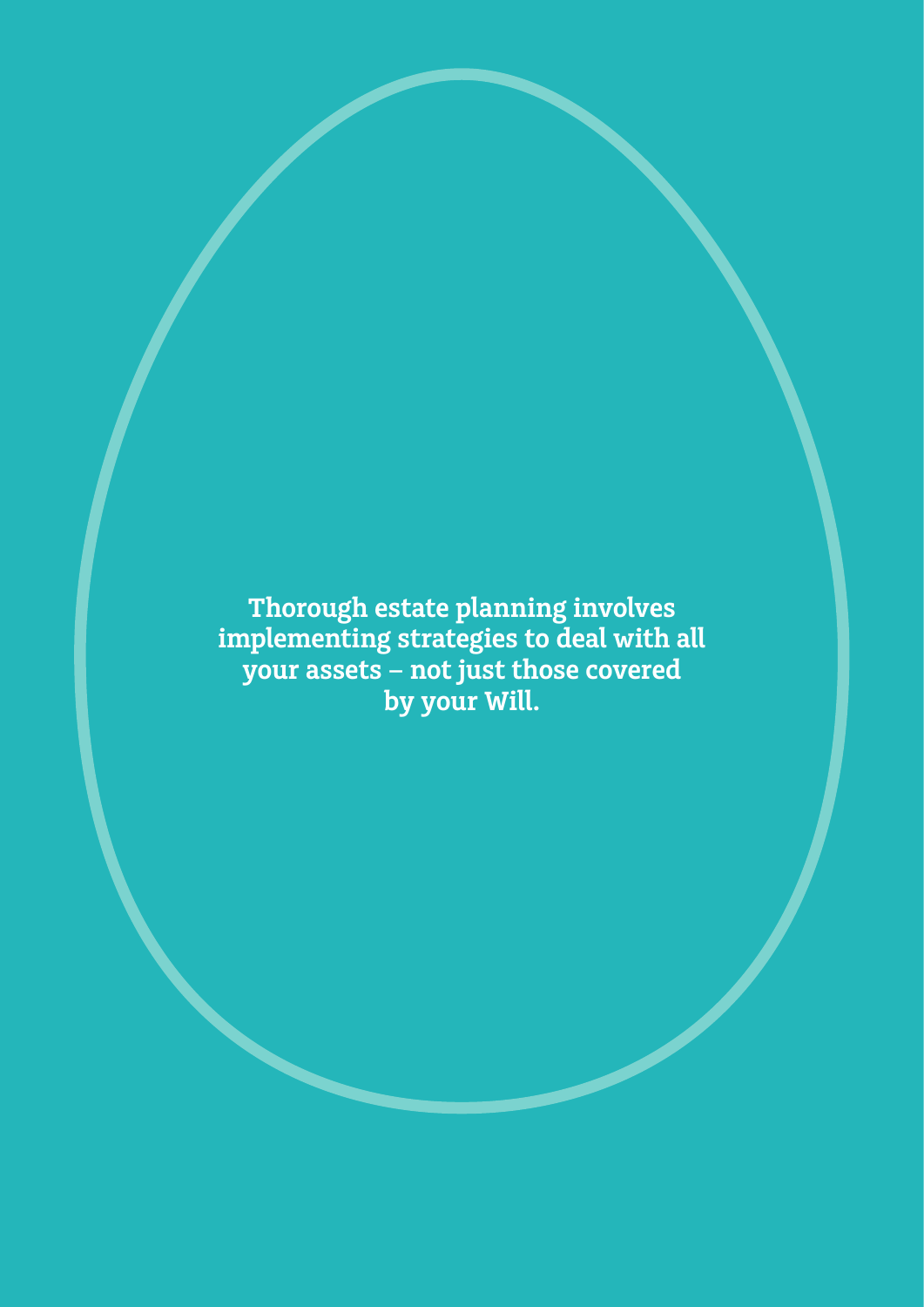# **Contents**

| <b>Plan your estate</b>                             | 5  |
|-----------------------------------------------------|----|
| <b>Understand implications for different assets</b> | 6  |
| <b>Prepare a Will</b>                               | 8  |
| <b>Consider a testamentary trust</b>                | 10 |
| <b>Execute a Power of Attorney</b>                  | 11 |
| <b>Make plans for your super</b>                    | 12 |
| Fund an estate planning gap with insurance          | 14 |
| Some other estate planning issues to consider       | 16 |
| <b>Your estate planning checklist</b>               | 17 |

#### **Important information**

The information and strategies provided in this booklet are based on our interpretation of relevant estate planning, superannuation, social security and taxation laws as at 1 December 2017. Because these laws are complex and change frequently, you should obtain advice specific to your own personal circumstances, financial needs and investment objectives before you decide to implement any of these strategies. If you wish to rely on the general tax information contained in this guide to determine your personal tax obligations, we recommend you seek professional advice from a registered tax agent.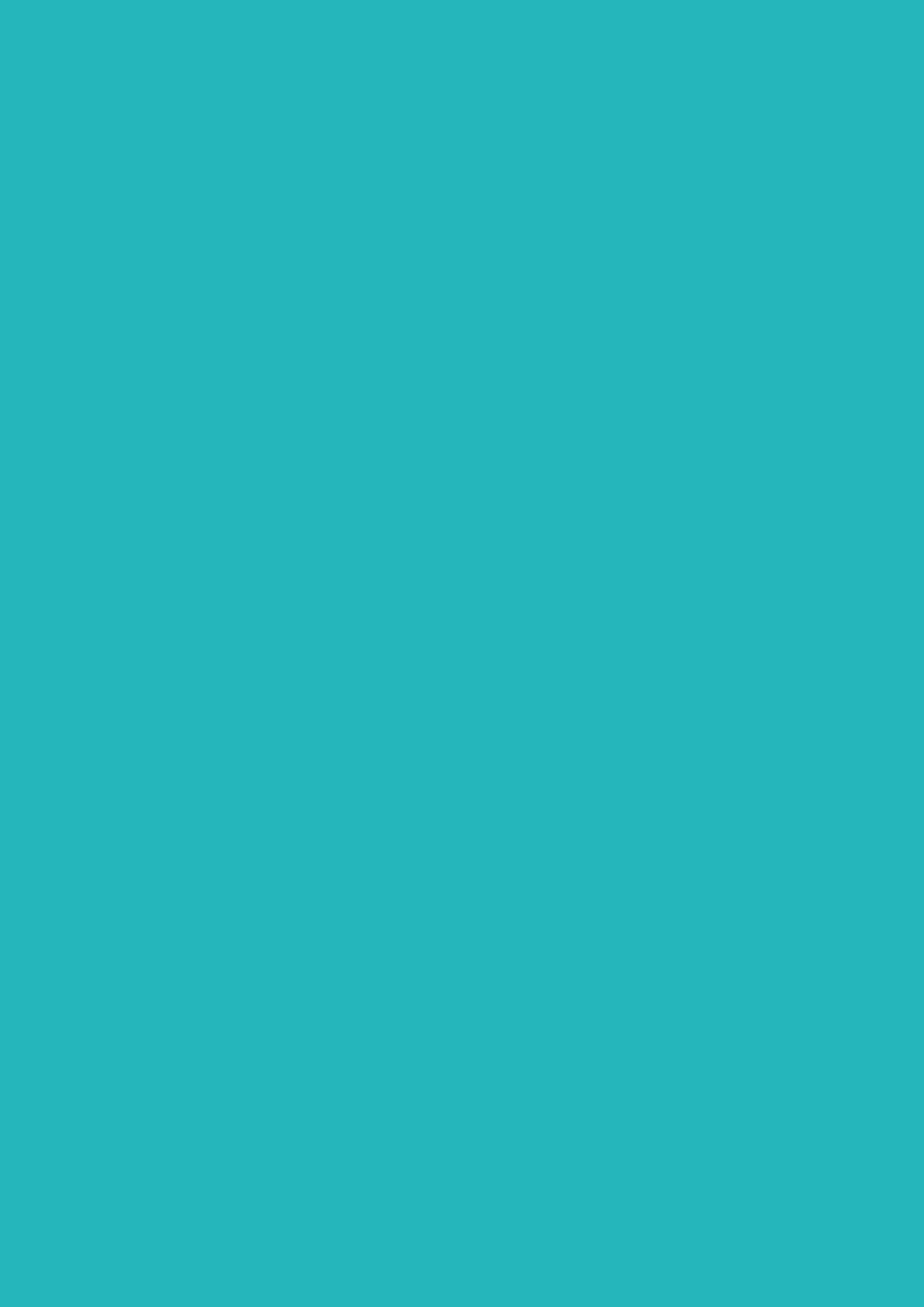# **Plan your estate**

# Estate planning is about much more than preparing a Will.

Thorough estate planning involves putting in place strategies that address all aspects of your situation.

Often, we assume this simply involves making it clear in a Will who we would like to inherit assets if we pass away.

However, while a Will can help ensure your estate is distributed according to your wishes, it may not be effective in dealing with a significant portion of your wealth.

For example, the proceeds from superannuation funds and life insurance policies don't automatically form part of your estate, which means that addressing these investments in your Will may be ineffective unless you take some important additional steps.

A well-prepared and executed estate plan can ensure the right assets go to the right people at the right time, in an efficient and tax-effective manner.

It can also ensure that if you're unable to make important financial and lifestyle decisions for yourself, the right person is able to step in on your behalf.

In this guide, we outline the key tools and strategies you could use to achieve your estate planning objectives.

But before you take any action, you should speak to your financial adviser.

You and your adviser can then work with appropriate legal and taxation professionals (where necessary) to implement the strategies that best meet your needs.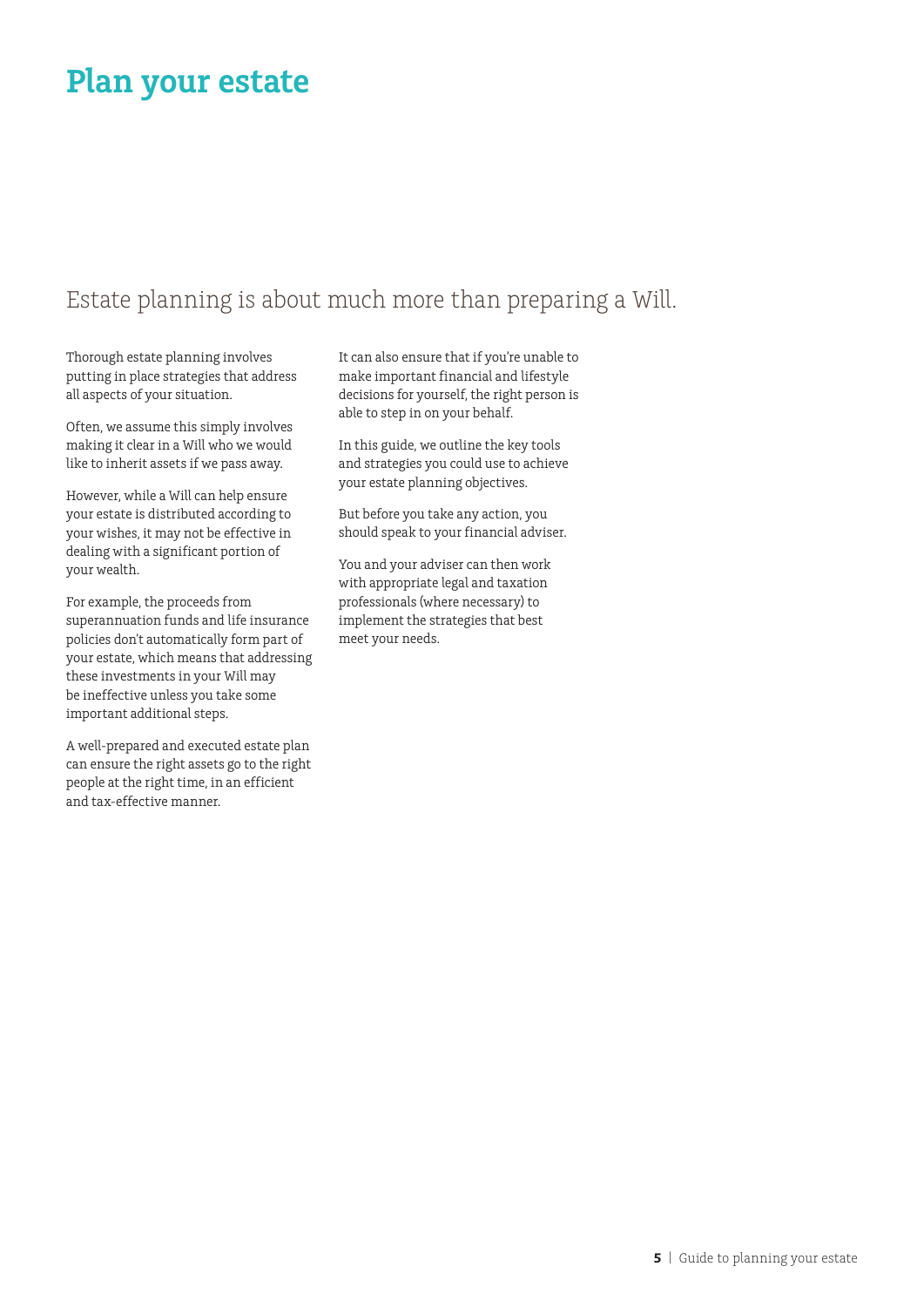# **Understand implications for different assets**

# Before you start planning your estate, it's important to understand the way different assets are treated and the options available to you.

Making sure your assets go to the right people after you pass away is not always as simple as stating your wishes in your Will. How your property is distributed may depend on a number of factors, including:

- whether you owned an asset individually or jointly
- the legal structure of ownership, if an asset is owned by more than one person
- the terms of your Will, and
- State or Territory based legislation.

An asset you own individually (or your ownership interest in a particular asset that you own with someone else) will be categorised as either an 'estate asset' or a 'non-estate asset'. This will play an important part in determining how the asset is dealt with when you pass away.

### **Estate assets**

Estate assets will automatically form part of your estate when you pass away. This means they can be passed on according to your wishes via your Will – see page 8.

Key examples of estate assets include:

- individually owned bank accounts, term deposits, listed securities and managed funds
- interests in a private company or unit trust, and
- ownership interests in any assets owned via a 'tenants in common' arrangement.

A tenants in common arrangement is where each owner has a distinct legal share of the asset. Ownership may be 50:50 or the shares may be unequal, but each party may deal with their share as they wish. Upon death, your share will not automatically pass to the surviving owners.

### **Non-estate assets**

There are a range of assets that won't automatically form part of your estate when you die that are generally known as 'non-estate assets'. However, some non-estate assets may be distributed according to the terms in your Will if very specific arrangements are made.

It's important you understand what will happen to non-estate assets when you pass away and the arrangements you may be able to make to ensure they are passed on to the people you wish.

Key examples of non-estate assets include:

- assets owned in a 'joint tenancy' arrangement, such as a jointly owned home or bank account, where ownership automatically passes to the surviving owner, regardless of the terms of any Will
- assets held in a discretionary family trust of which you are a trustee or beneficiary, which will remain in the trust when you pass away
- money held in superannuation (in the accumulation or pension phase), which can be paid to certain eligible dependents or your estate and you can influence where it goes by completing a valid death benefit nomination – see page 12, and
- proceeds from life insurance held outside superannuation, which can be paid to the policy owner, a named beneficiary or the estate depending on how the policy is established – see page 14.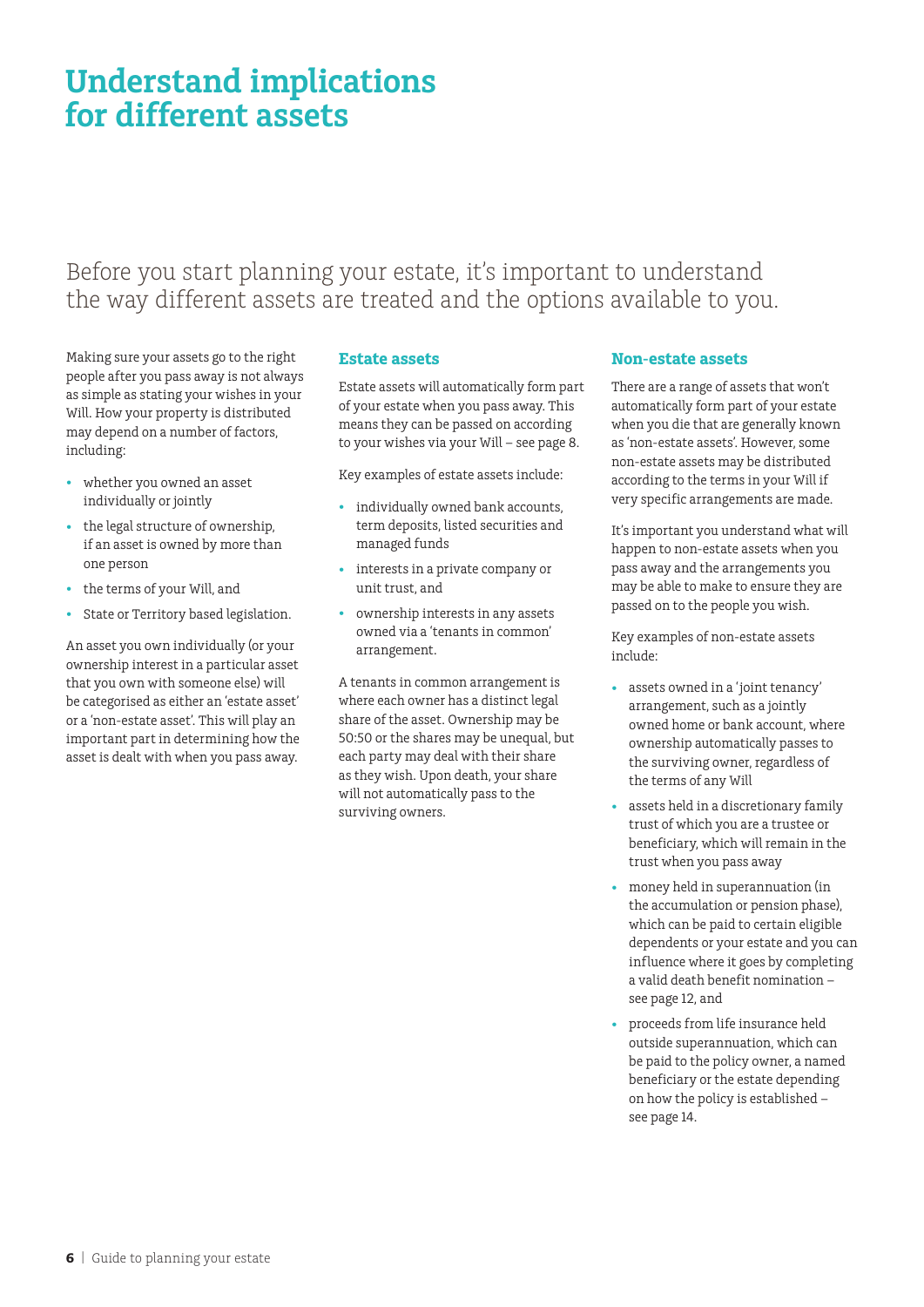Deciding whether to direct super and life insurance proceeds to your estate or not, will depend on your specific situation and estate planning objectives.

For example, you may want the money to go to your estate so it can flow to a testamentary trust, which could help to protect assets and provide tax planning opportunities – see page 10.

Alternatively, if you are concerned your estate could be challenged, making arrangements for the money to be paid directly to eligible beneficiaries can ensure it doesn't form part of the pool of assets which could be contested.

## **Seek advice**

Your financial adviser, together with your taxation and legal professionals, can help you assess the estate planning implications for each asset and investment you own and assist you to make suitable arrangements. They can also help you in ensuring that any future investments you make are structured in a way that is consistent with your estate planning preferences and objectives.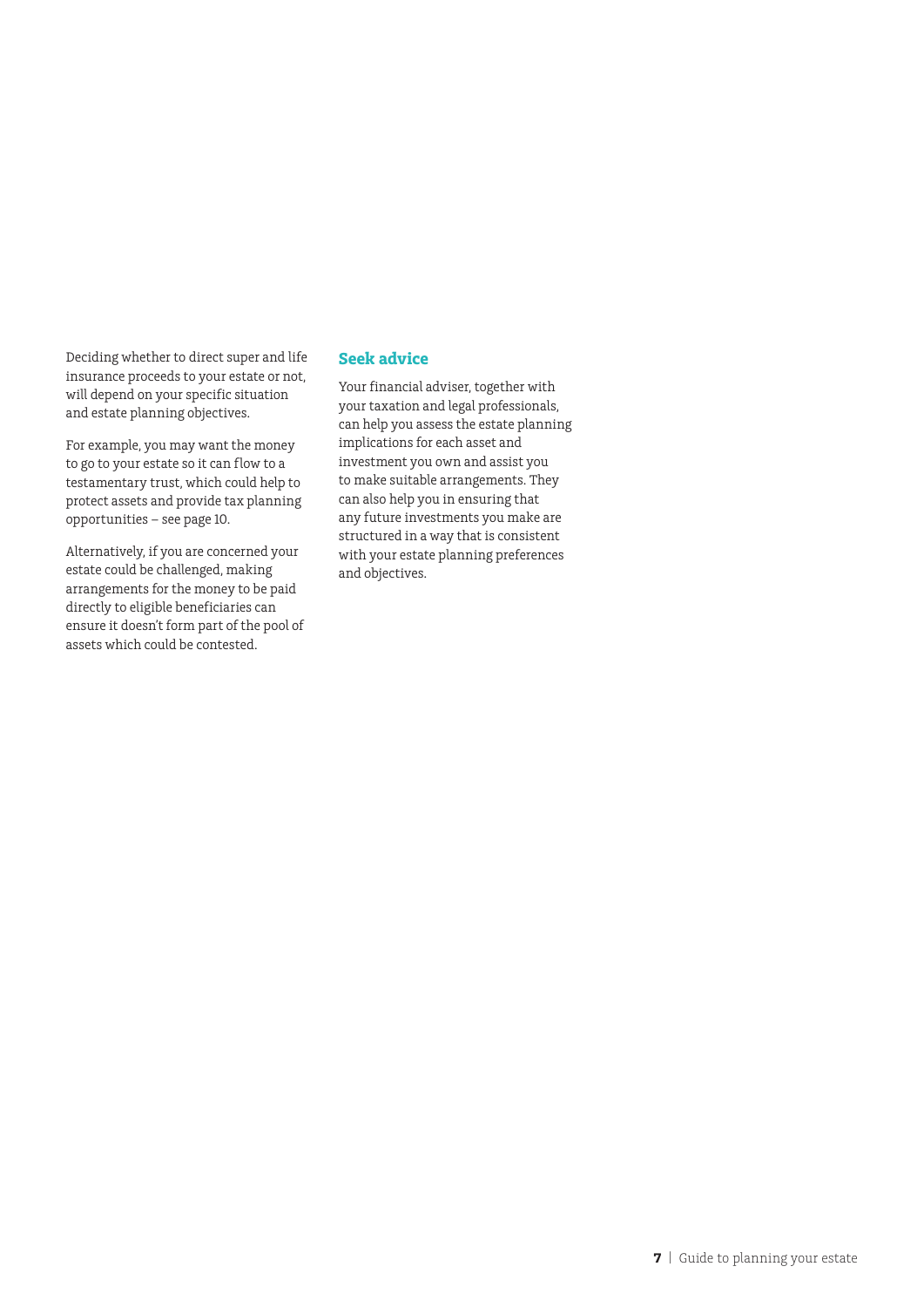# **Prepare a Will**

# If you die without a valid Will, your estate assets will be distributed by a Court appointed administrator, according to the intestacy laws.

While the intestacy laws vary between the different States and Territories in Australia, they generally only cater for certain family members, in strict proportions, and are unlikely to reflect your wishes.

A suitably drafted Will can help ensure your estate assets (see page 6) are distributed efficiently and effectively to the people you want and avoid unnecessary costs and delays.

Here are some key issues to discuss with your financial adviser, solicitor and registered tax agent.

#### **Who should you appoint as your beneficiaries?**

While you can leave your estate to pretty much anyone you like, you do need to be careful. Challenges against a Will often occur when people feel they haven't been provided for fairly.

If you think your Will is likely to be challenged, or you have intentionally provided for certain beneficiaries in unequal proportions, it may be a good idea to also leave a 'letter of wishes' in addition to your Will.

A letter of wishes is not binding and doesn't necessarily ensure the estate will not be challenged. However, if correctly drafted, it may help in providing guidance and justification to the executor (and Courts if a Will is challenged), in explaining why certain individuals have been catered for in the manner chosen.

### **What assets do you want your beneficiaries to receive?**

Leaving a lengthy list of gifts is usually not encouraged, as the assets held at the time of making your Will (and their value) may differ significantly from the assets owned at the time of death.

It may therefore be a good idea to only gift a small number of specific assets in your Will and assign a percentage of the remainder of the estate to each beneficiary.

# **What type of Will do you need?**

Many people create what is often called a 'standard' Will, where ownership and control of the estate assets is passed to the beneficiaries named in the Will and these beneficiaries can use the capital and income as they choose.

Another option is to prepare a Will that includes provisions for the establishment of a testamentary trust after you pass away. By doing this:

- ownership and control of the assets will pass to the trustees of the trust, and
- income and capital will be distributed in accordance with the trust deed.

The Will can be drafted so that the establishment of the trust is at the discretion of the executor, who could consider whether or not this is appropriate based on the circumstances that exist at the time you pass away.

A testamentary trust can provide a number of key benefits, including asset protection and tax planning opportunities (see page 10). However, a standard Will could be a more suitable and sensible outcome if your circumstances are fairly straight-forward and the total value of your estate assets is insufficient to justify the additional costs that would be incurred establishing and running a testamentary trust.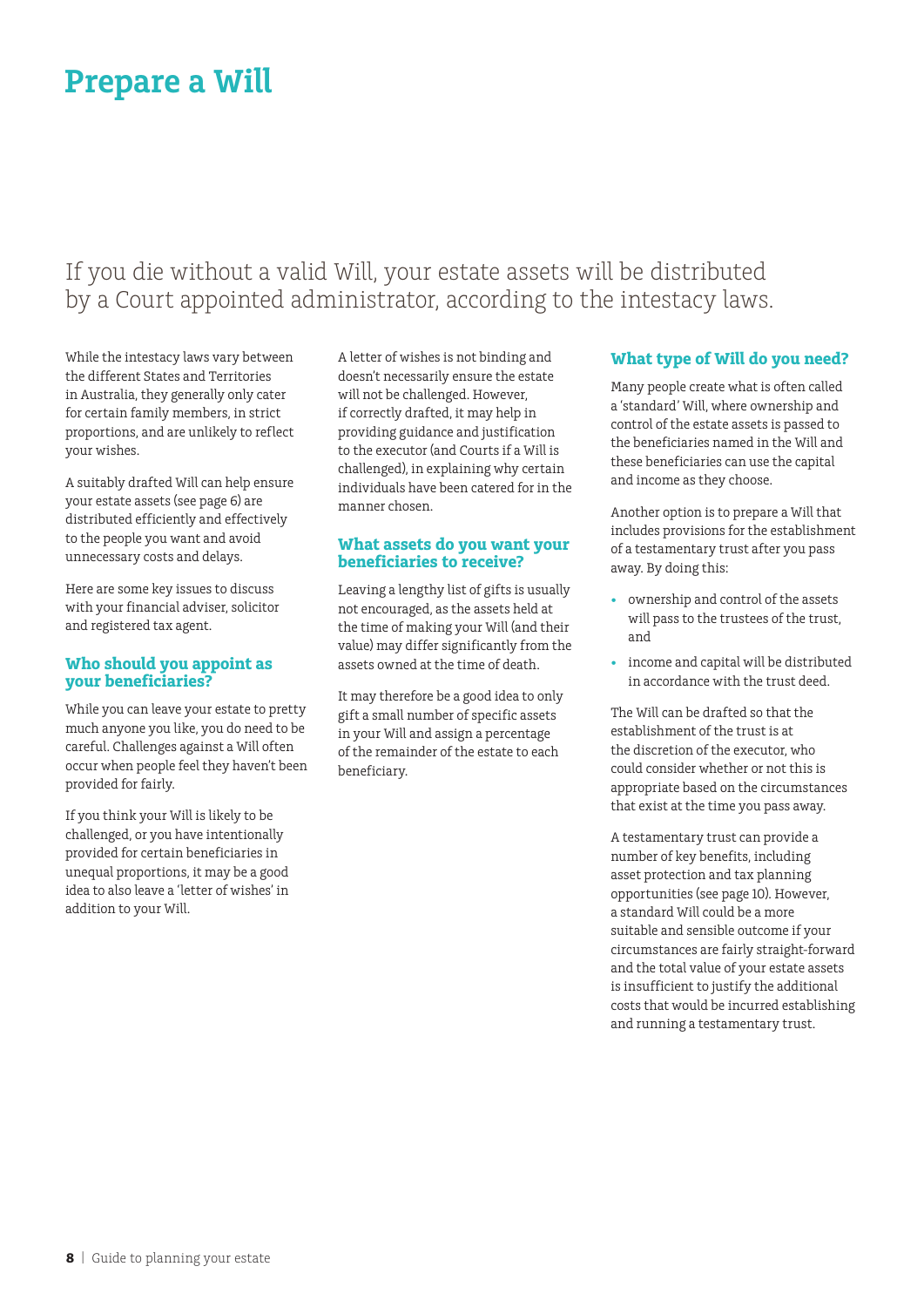### **Who should be your executor?**

When preparing a Will, you need to decide who you would like to be your executor.

The executor is responsible for a range of tasks, such as locating the Will, organising the funeral, arranging probate, collecting the assets, repaying debts and distributing the assets.

When choosing your executor, make sure you select someone who is trustworthy, in tune with your objectives and capable of performing the required tasks. Being an executor can be onerous, so it's also important the person you appoint is willing to perform this role.

#### **Should you use a trustee company?**

While most people appoint an individual(s) as their executor, a trustee company may be a good alternative in some circumstances – particularly if your estate is complicated, likely to take a long time to administer and/or suitable friends or family are not available.

A trustee company can provide expert administration and legal services and charges a fee, typically paid from your Estate, after your death. It is important to understand the fees and charges involved for these services before a third party executor is appointed, to ensure that the estate will be able to meet these expenses without jeopardising your estate plan.

### **Should you appoint guardians for children?**

If you have children under the age of 18, you should consider naming a guardian in your Will. If you and your partner die, a guardian can make legal decisions on behalf of your children and ensure their needs are met.

### **Does your Will need updating?**

If you already have a Will, you should review it frequently and update it where necessary to make sure it continues to meet your needs and circumstances. Examples of events that could trigger the need to update your Will include:

- the birth or death of a relative, or other potential beneficiary
- your assets change significantly, either in value or in type
- you enter into or wind up a business, or make significant changes to your business structure
- you marry, divorce or enter into a new relationship, and
- tax or other law changes impact your situation and arrangements already made.

### **Seek advice**

To find out more about Wills and how they fit into your broader estate planning, we recommend you speak to your financial adviser and a suitably experienced solicitor.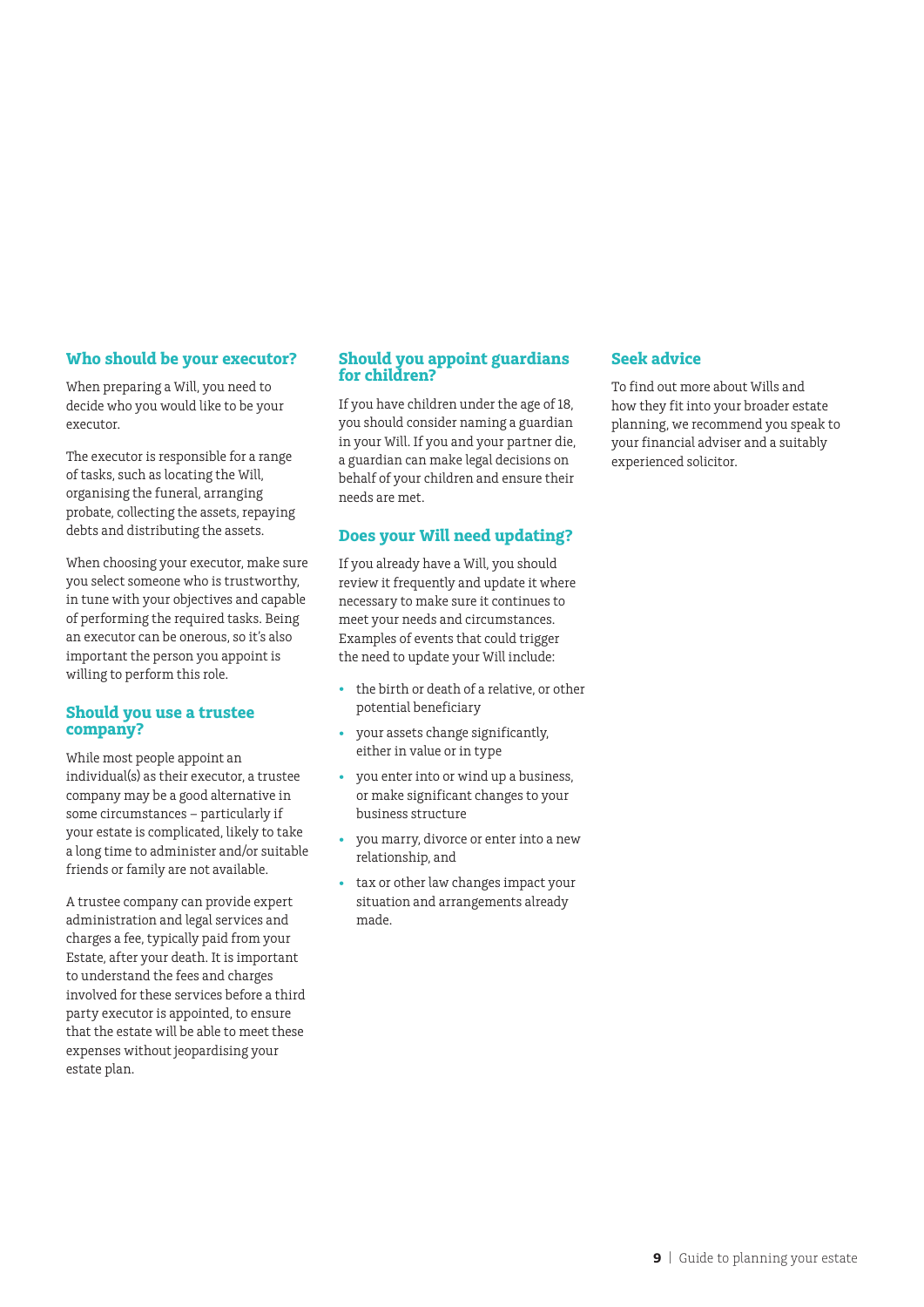# **Consider a testamentary trust**

# When creating or reviewing your Will, you may want to consider the benefits of having a testamentary trust created after your death.

A testamentary trust is a trust that is established after you pass away by making suitable provisions in your Will.

Where this is done, you can make provision for certain assets to be controlled and managed by the trustees on behalf of the beneficiaries of the trust.

This could provide some benefits, including asset protection and tax planning opportunities.

## **Asset protection**

The assets in a testamentary trust are generally protected from legal action, such as claims by the creditor of a beneficiary or the former spouse of a beneficiary. A testamentary trust can also:

- safeguard the interests of vulnerable beneficiaries, including those who are spendthrift, or suffering gambling, drug or alcohol addictions, and/or
- provide effectively for beneficiaries who are unable to manage their financial affairs (eg minor children and people with a mental or physical disability).

Furthermore, you can give the trustees full discretion to decide which beneficiaries receive income or capital and when they receive it. Alternatively, you can include specific provisions in your Will restricting access to income or capital until certain conditions are met (eg until your children reach certain ages).

## **Planning opportunities**

If suitable provisions are included in the trust deed:

- the trustees may have the flexibility to decide which beneficiaries receive income from the trust, and
- income may be directed to different beneficiaries each year, without having to transfer ownership of the assets.

As a result, the trustees can split investment income amongst various beneficiaries.

Normally, when a minor child receives income from an investment, amounts over \$1,307 pa are taxed as high as 45% (rate applies in 2017/18 financial year).

However, when investment income is distributed to a minor child from a testamentary trust, tax should be payable at normal adult marginal rates.

You should seek taxation advice from a registered tax agent to confirm the tax implications of a testamentary trust.

### **Consider the costs**

A testamentary trust will need to satisfy certain requirements, such as completing annual tax returns.

The trustees may also need up-front and ongoing professional advice (eg legal, taxation or financial planning) and any costs incurred should be weighed up against the benefits of maintaining the trust. Additional requirements apply if the trustee is a company.

### **Seek advice**

While your financial adviser can help you assess the merits of a testamentary trust, you will need to seek professional legal and taxation advice when making suitable arrangements.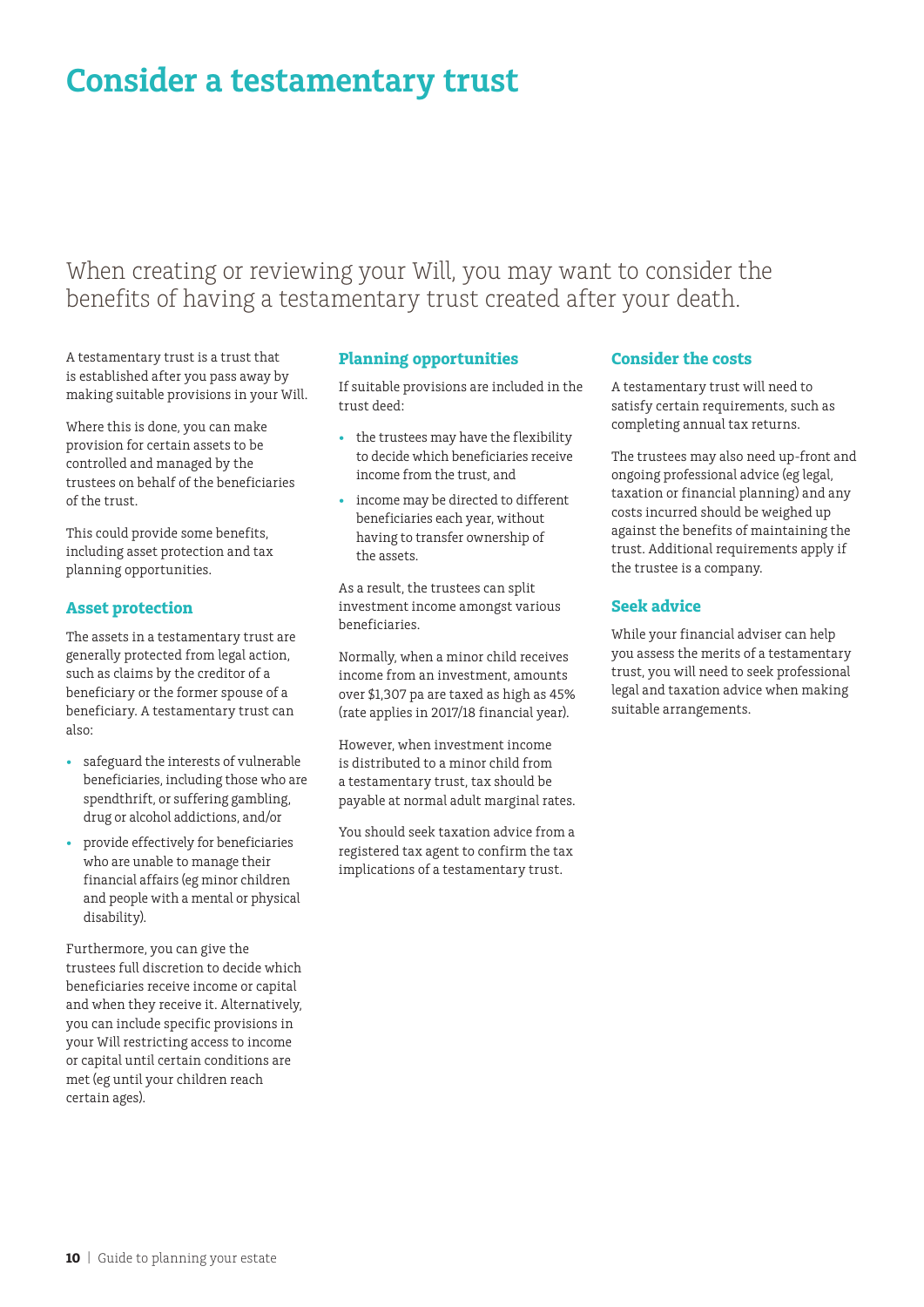# **Execute a Power of Attorney**

# By executing a Power of Attorney, you can authorise another person to manage your financial affairs when you are unable to.

While a Will can be an effective estate planning tool, it only comes into effect when you die. A Power of Attorney on the other hand, can enable someone you trust to make decisions on your behalf while you are still alive.

This could include, for example, buying and selling assets, arranging loans and performing a range of other legally binding tasks.

You may be able to choose for the Power of Attorney to be effective from the time you sign the document until such time that you formally rescind it, or for it to come into effect only in specific situations.

#### **Types of Powers of Attorney**

A Power of Attorney can cover all circumstances, specific events (such as the sale of a house) or a defined period (eg if you travel overseas).

A general Power of Attorney will cease to be valid when you lose mental capacity. If you would like the Power of Attorney to continue to be valid, it may be more appropriate to implement an enduring Power of Attorney, which will continue to operate if you lose mental capacity.

An enduring Power of Attorney should be considered as you get older and the chance of developing dementia and other conditions that could impact your legal capacity increases. However, even if you are young and healthy, you may also want to establish an enduring Power of Attorney as part of your broader estate planning.

Unforseen accidents that could leave you unable to manage your financial affairs can occur to anyone at any time – whether it's a car accident, sporting incident or unexpected illness. Importantly, you can only establish a Power of Attorney yourself if you have legal capacity, which means it is always best to plan ahead.

In some States and Territories, it may also be possible to execute enduring Powers of Attorney that extend to making lifestyle and medical decisions. Where available, this could include:

- deciding where you live and who you live with
- agreeing to medical treatment, and
- planning leisure activities, such as holidays.

#### **Seek advice**

To find out more about Powers of Attorney, we recommend you speak to your financial adviser and a suitably experienced solicitor.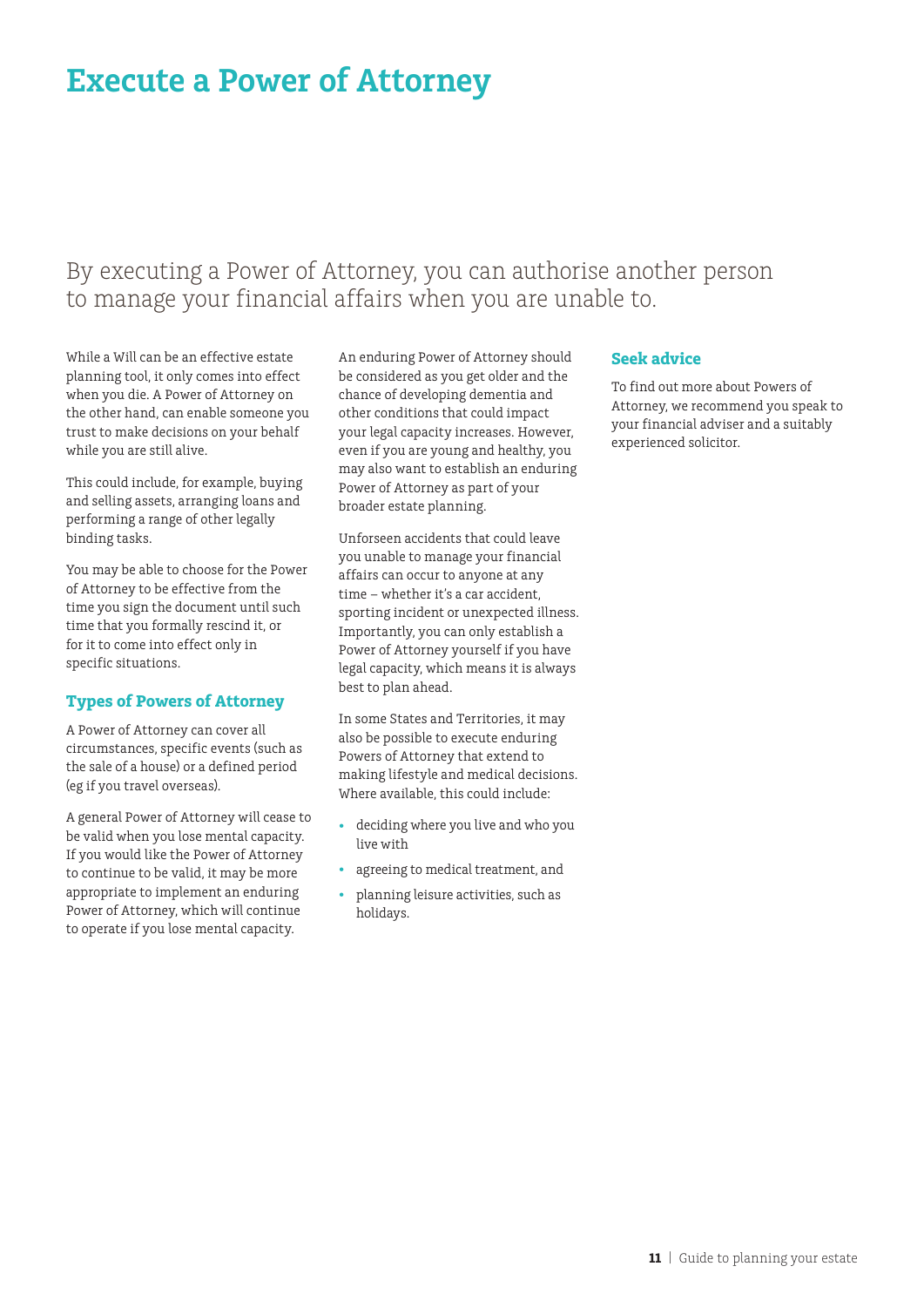# **Make plans for your super**

It's important you understand the options available for your super when you die and what you can do to ensure it's paid according to your wishes.

For many people, super represents a substantial part of their total wealth. However, super (and any life insurance held in super) doesn't automatically form part of your estate. When you pass away, your super can be paid to certain eligible dependents (see page 13) or your legal personal representative.

Also, if you complete a valid binding nomination while you are still alive, the trustees are required to pay the money to the eligible person(s) you have chosen. Otherwise, the trustees get to decide who the money goes to and it might not end up in the hands of the people you intended.

#### **Beneficiary nominations**

In most cases, it is possible to make a death benefit nomination for each of your super or account based pension accounts.

You can only nominate people who are eligible to receive a superannuation death benefit (see page 13) or your legal personal representative.

As a general rule, the validity of your nomination will only be assessed when the death benefit is payable. So you should ensure it's valid when you make it and review it if your circumstances change to make sure it's still appropriate.

There are different types of beneficiary nominations. The most common are 'binding' nominations and 'non-binding' nominations.

#### **Binding nominations**

Most super funds offer binding nominations. Some binding nominations are 'lapsing', which means they need to be re-submitted every three years to remain valid. Others are 'non-lapsing' and will continue until you either revoke or update the nomination.

If a valid binding nomination is in place at the time you pass away, the trustees of the super fund are required to distribute your super benefits to the person(s) you have nominated.

#### **Non-binding nominations**

With non-binding nominations, the trustees are not required to follow your instructions. They will be guided by what you complete in the nomination. However, they have full discretion to pay your death benefit to another eligible beneficiary or your legal personal representative, which may not reflect your wishes.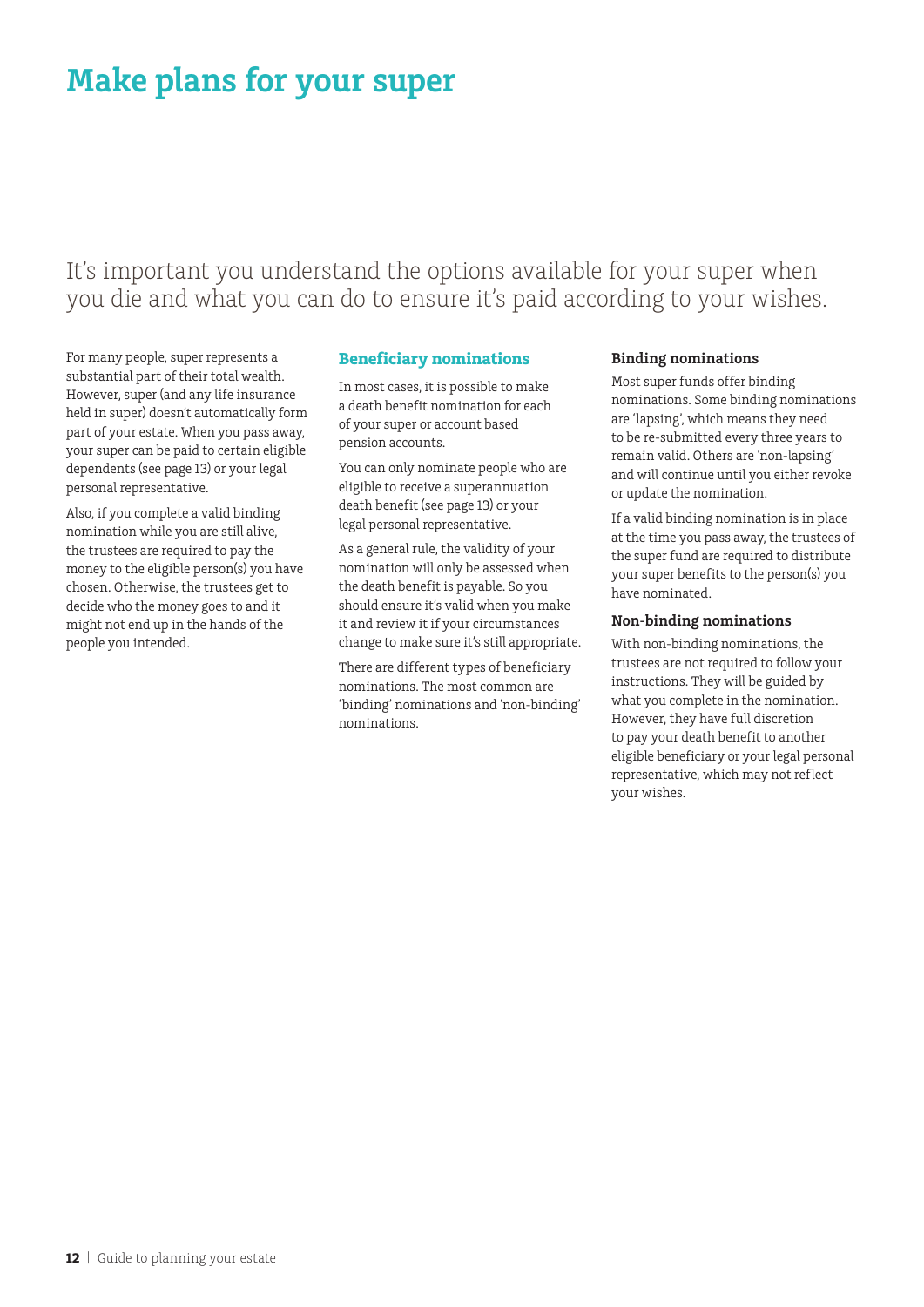#### **Key issues to consider when making your nomination**

If you nominate your legal personal representative when completing a binding nomination, your super will be paid to your estate, where it will be dealt with according to your Will (or the intestacy laws if you don't have a valid Will – see page 8).

There are a range of reasons why you might want your super to go to your estate. For example, you could include provisions in your Will for the money to pass into a testamentary trust, which could help to protect assets or provide tax planning opportunities – see page 10.

However, a Will and the terms expressed in it can be challenged in the Courts by certain other people who believe that they have not been adequately provided for.

If your Will is likely to be contested, you may want to nominate for your super to be paid directly to one or more eligible dependants – see table below. This is more likely to ensure your estate planning objectives are met, as a binding nomination cannot be overturned by the Courts so long as it was valid at the time of death and the trustees have acted in line with super law and the rules of the fund.

### **Seek advice**

Your financial adviser can help you decide which type of nomination you may want to complete for your super and explain who you can nominate. They can also review any nominations already in place to ensure they suit your needs and circumstances.

## **Summary of death benefit payment options**

The table below summarises which beneficiaries may be able to receive a superannuation death benefit as a lump sum and pension, as well as who may receive a lump sum payment tax-free.

| <b>Beneficiary</b>                           | On death, which beneficiaries are eligible to receive your super as a: |                          |                      |
|----------------------------------------------|------------------------------------------------------------------------|--------------------------|----------------------|
|                                              | Lump sum $1$                                                           | <b>Tax-free lump sum</b> | Pension <sup>2</sup> |
| Spouse                                       | Yes                                                                    | Yes                      | Yes                  |
| Child:                                       |                                                                        |                          |                      |
| $\cdot \ \ 18$                               | Yes                                                                    | Yes                      | Yes                  |
| • 18-25 and financially dependent            | Yes                                                                    | Yes                      | <b>Yes</b>           |
| • 18-25 and not dependent                    | Yes                                                                    | No                       | No                   |
| $\cdot$ > 25 (unless disabled)               | Yes                                                                    | No                       | No                   |
| Financial dependant (see above for children) | Yes                                                                    | <b>Yes</b>               | <b>Yes</b>           |
| Interdependant (see above for children)      | Yes                                                                    | Yes                      | Yes                  |

**1** A lump sum payment can also be made to the estate and the tax treatment generally depends on whether it's received by a dependant (or nondependant) for tax purposes.

**2** From 1 July 2017, there is a limit on how much super you can transfer to a 'retirement phase' pension during your lifetime. This is known as the 'transfer balance cap' and in 2017/18 it's \$1.6 million. This cap will be indexed in future years. Counted towards this cap would be amounts used to start a 'retirement phase' pension from your own super account, as well as a pension that is received as the result of the death of another person. Modified rules apply when a superannuation death benefit is paid as a pension to a child. Penalties exist for exceeding the cap.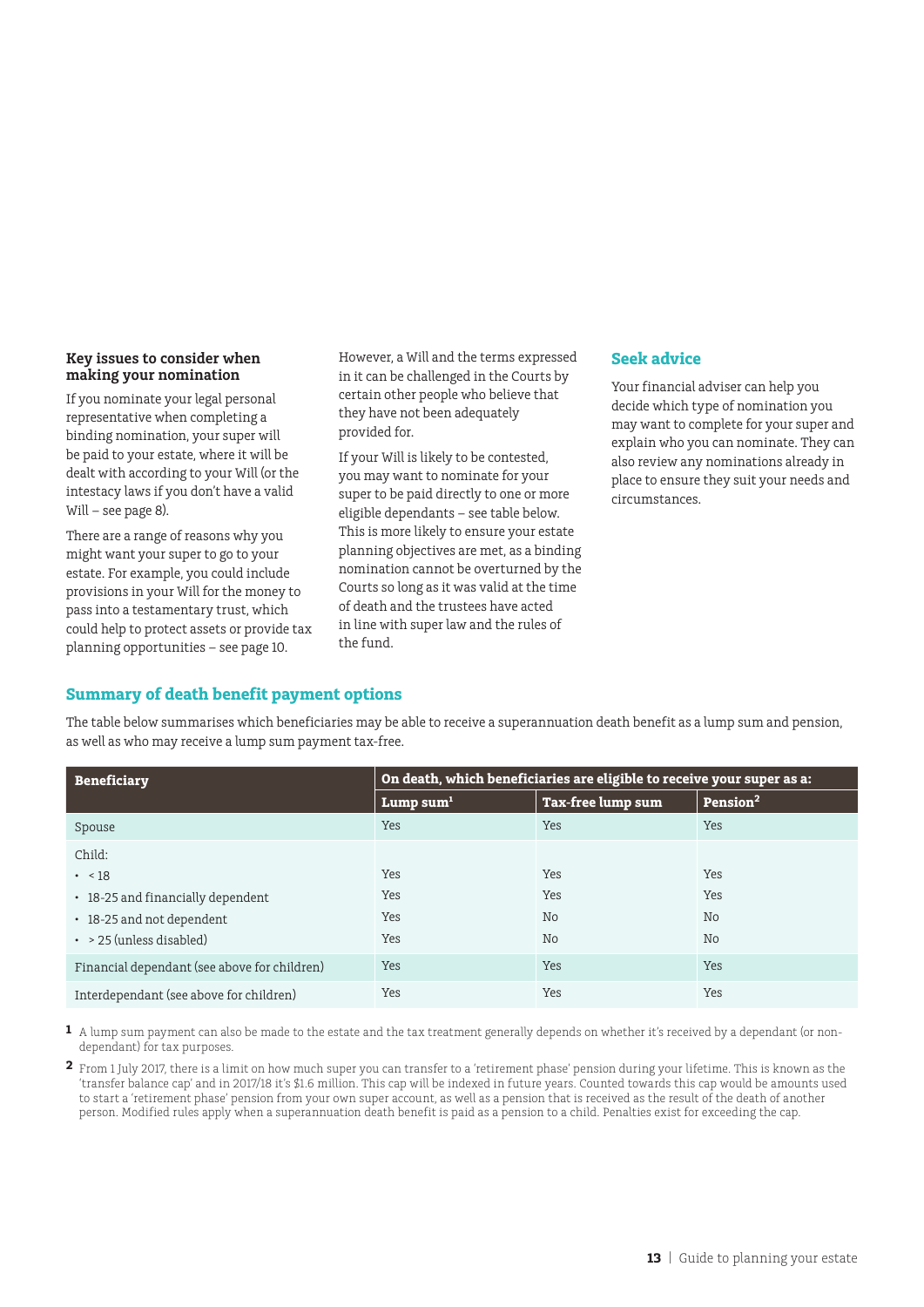# **Fund an estate planning gap with insurance**

# Life insurance can be a cost-effective and convenient way to ensure your dependants can maintain their living standard if you die.

If you have a financially dependent family and pass away, the emotional strain can be quickly compounded by financial strain if you haven't made suitable plans to help protect their financial future.

Without the ongoing income you earn from working, your family could struggle to cover the mortgage, pay their living expenses and meet a range of other costs.

By taking out life insurance, you can generally ensure a suitable sum of money becomes available for your family upon your death to help meet their immediate and future financial needs, and achieve your estate planning objectives.

## **How much cover do you need?**

The amount of life insurance you may need to achieve your estate planning objectives will depend on your circumstances and what you want to achieve. Some key issues to consider include:

- How much of your income would your family need if you are no longer able to provide for them?
- How long would you like the income to be paid for?
- Would you like your mortgage or other debts to be paid off?
- Would you like to leave an inheritance for your children?
- Are there any costs that would need to be met, such as funeral or rehabilitation expenses?
- What investment assets would be available to help meet these needs?

Your financial adviser can take into account all these issues and help you identify how much life insurance is right for you and your family.

## **Policy ownership options**

If you need more insurance you could consider taking out the cover in your own name or in your super fund. Each option has some distinct benefits and key issues to consider.

#### **Ownership via super**

It may be more cost-effective to hold life insurance in super rather than your own name. For example, in the 2017/18 financial year:

- if you're eligible to make salary sacrifice contributions, you may be able to purchase insurance in a super fund with pre-tax dollars
- if you make personal super contributions, you may be able to claim the contributions as a tax deduction – regardless of whether they are used in the fund to purchase investments or insurance, and
- if you earn less than \$51,813**3** pa and you make personal after-tax super contributions, you may be eligible to receive a Government co-contribution of up to \$500 that could help you cover the cost of future insurance premiums.

These concessions may make it more cost-effective to insure through super, or help you get a level of cover that might otherwise not have been affordable.

**3** Threshold applies in 2017/18. Includes assessable income, reportable fringe benefits and reportable employer super contributions (of which at least 10% must be from eligible employment or carrying on a business).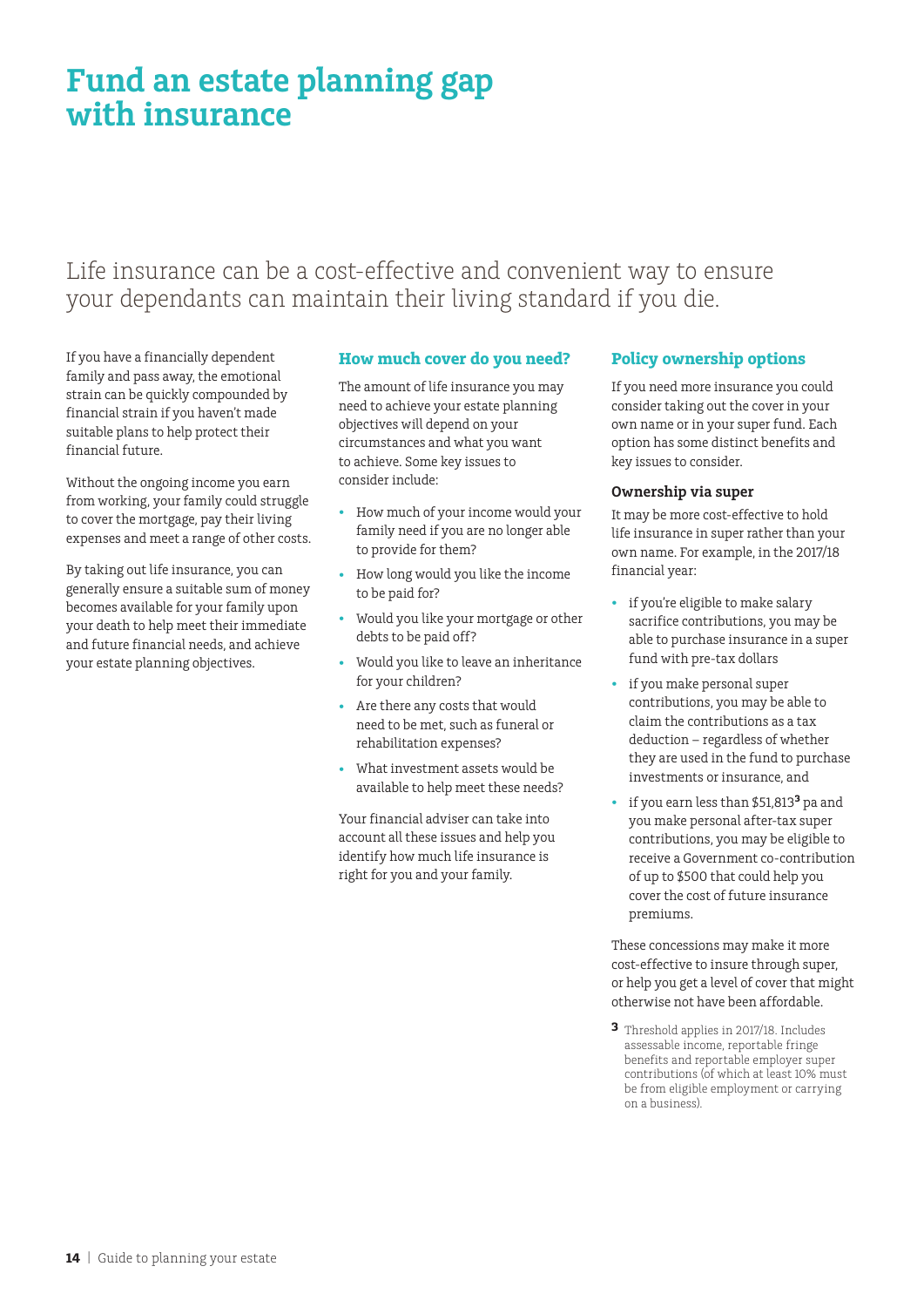Another benefit of insuring in super is that you can usually arrange for the premiums to be deducted from your account balance without making additional contributions to cover the cost.

This can make insurance affordable if you don't have sufficient cashflow to pay the premiums outside super.

The trade-off, however, is that you will use up some of your superannuation savings that could otherwise meet your living expenses in retirement.

Also, there are restrictions on who you can nominate to receive your super in the event of your death (including the proceeds of life insurance held in super) and tax may also be payable by certain beneficiaries on the proceeds (see page 13). It is important to consider these issues when determining the most appropriate way to own any life insurance policies.

#### **Personal ownership**

While insuring in super may be more affordable, if you take out life insurance on your own life, outside super, you can generally nominate a beneficiary to receive the policy proceeds without restriction.

You could nominate another individual as the beneficiary, where the payment would be made directly to them in the event of your death.

Alternatively, you can arrange for the payment to be made to your estate by either nominating the estate as the beneficiary of the policy, or not nominating an owner or beneficiary. In this case, the life insurance proceeds will be distributed in accordance with the provisions in your Will, or the laws of intestacy if you pass away without an appropriate and valid Will (see page 8).

It may also be possible for your desired beneficiary to be the owner of the life insurance policy, where they could directly receive the proceeds in the event of your death, without making a beneficiary nomination.

#### **Seek advice**

Your financial adviser can help you decide how much life insurance you may need and how best to structure it to achieve your estate planning objectives.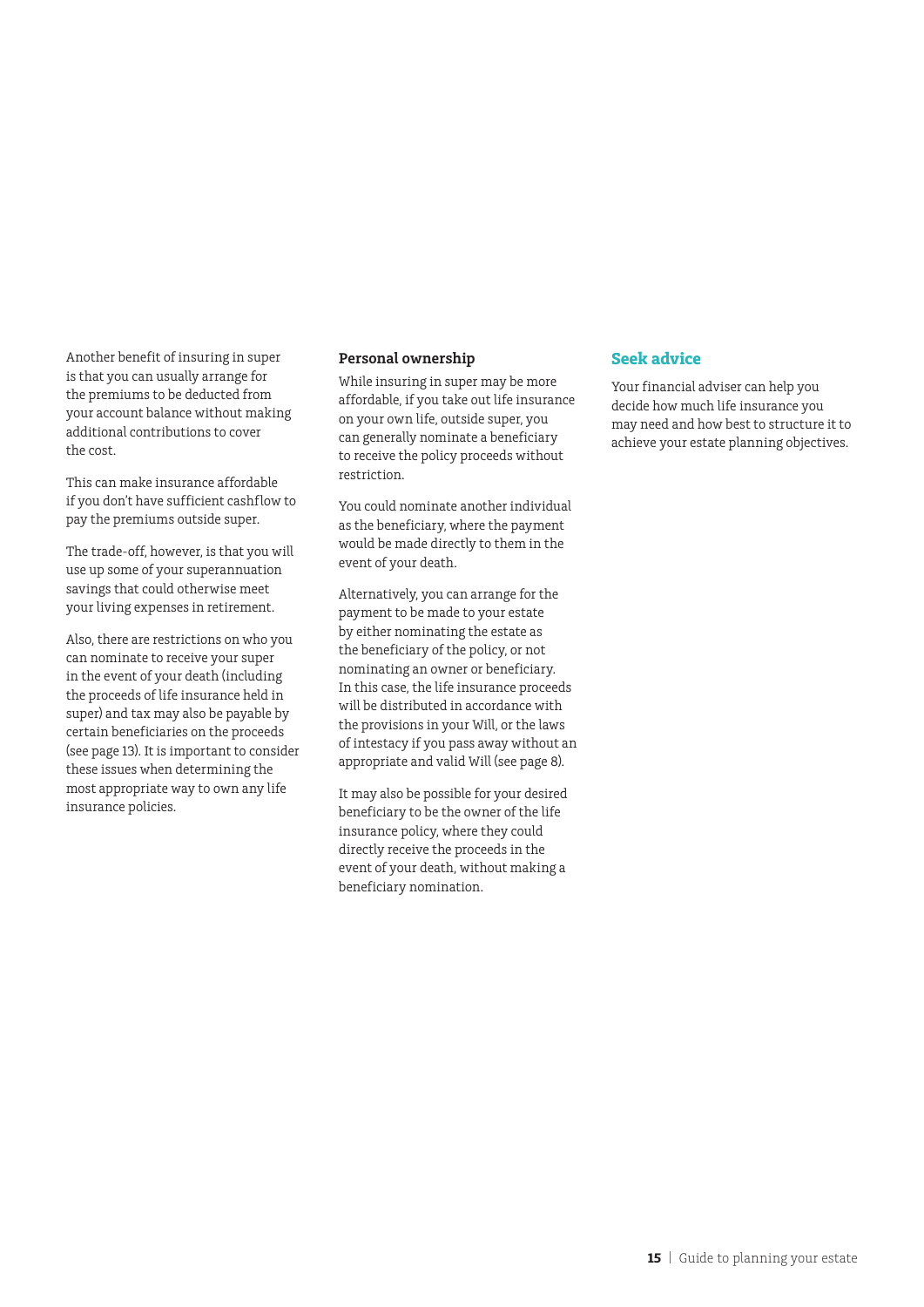# **Some other estate planning issues to consider**

There are a range of other estate planning issues your financial adviser can help you consider.

### **Choosing suitable investment structures**

When deciding where you invest current and future wealth, it's important to take into account the estate planning implications. The way you structure ownership of your investments can impact whether the money will or won't form part of your estate when you pass away.

Your financial adviser can help you assess different ownership options, such as investing in your name, your partner's name or jointly with your partner. They may also identify whether further tax and legal advice is required to consider, for example, establishing a family trust, company or other arrangement.

## **Providing an early inheritance**

If you are close to retirement (or already retired) you may want to gift some cash or other assets to your children, for example.

This could help you to maximise social security benefits and/or reduce aged care costs in the future. This is because, after five years, gifted assets are not assessed for social security and aged care purposes.

However, it is important to consider whether you will be able to meet ongoing regular and lump sum expenses after you provide your gift.

It is also important to get advice from a financial planner, solicitor and a registered tax agent to ensure you understand all the consequences of gifting before you do so.

## **Seek advice**

Because the laws are complex and can vary from one state or territory to the next, you should seek professional financial, legal and taxation advice relevant to your personal circumstances when considering any of the issues and strategies discussed above.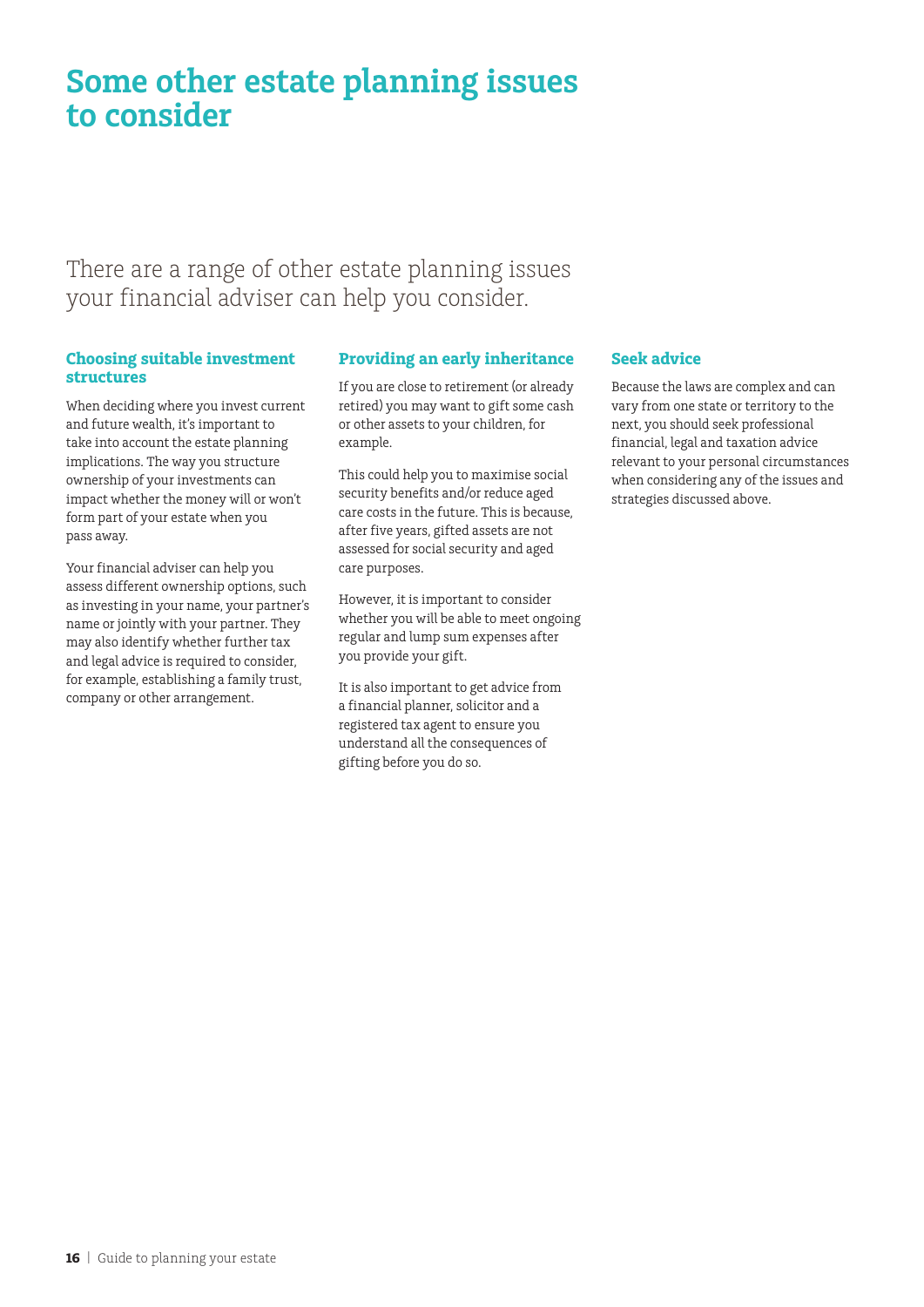# **Your estate planning checklist**

# The checklist below summarises some key estate planning issues to discuss with your financial adviser, solicitor and registered tax agent.

| Do you have a Will?                                                                                                                                   |
|-------------------------------------------------------------------------------------------------------------------------------------------------------|
| Would your circumstances warrant including provisions in your Will for the creation of a testamentary trust in the event<br>of your death?            |
| Have you executed a Power of Attorney?                                                                                                                |
| Have you completed a valid and up to date nomination for your superannuation?                                                                         |
| Will enough money (including the proceeds from insurance) become available to enable your dependants to maintain their<br>lifestyle if you pass away? |
| Are your investments and other assets held in structures that are aligned to your estate planning objectives?                                         |
| Could you benefit from passing on some of your wealth before you pass away?                                                                           |

Your financial adviser, solicitor and registered tax agent can help you address these and other estate planning issues, and ensure that your plans are consistent with your personal needs and circumstances.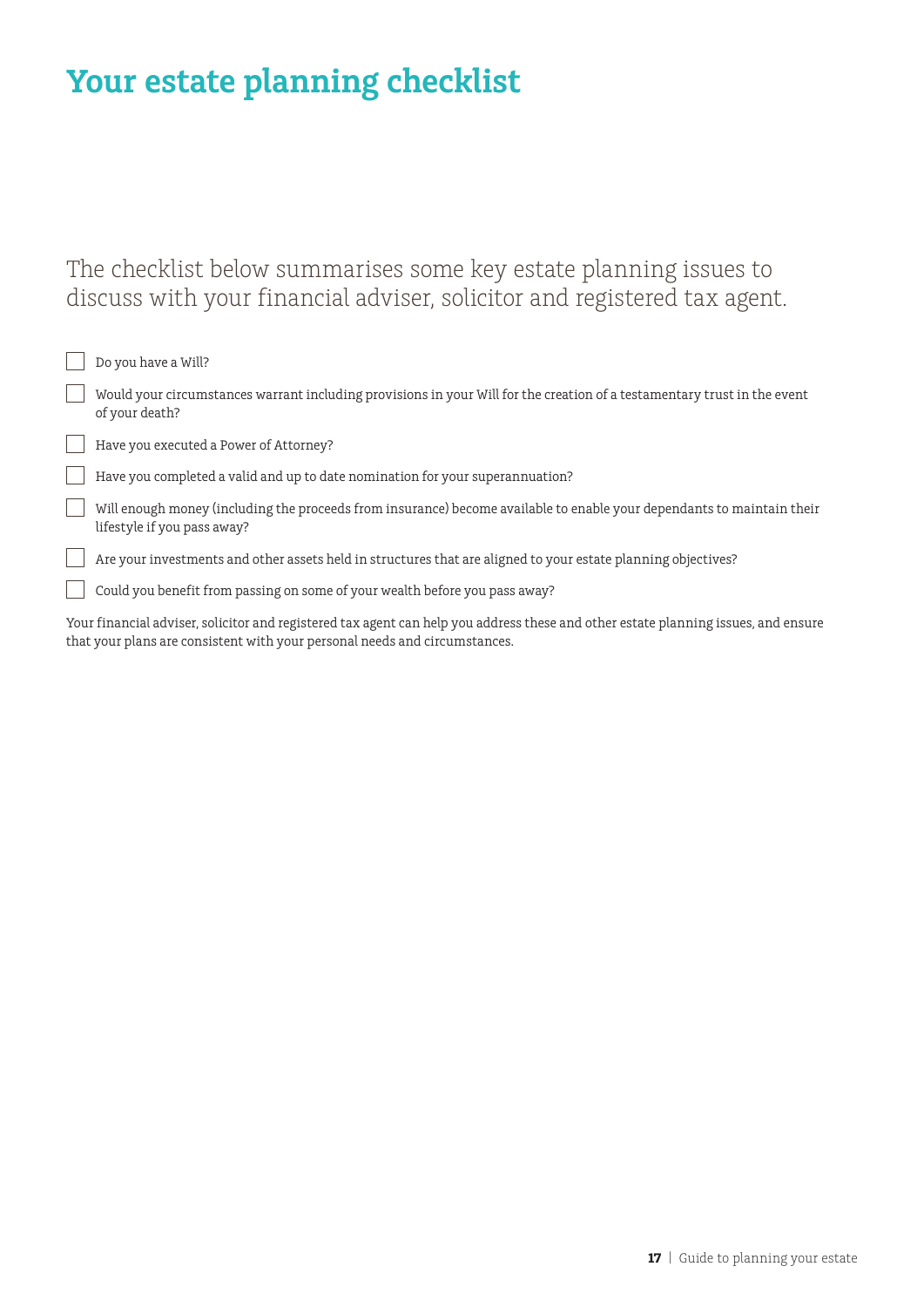# **Your notes**